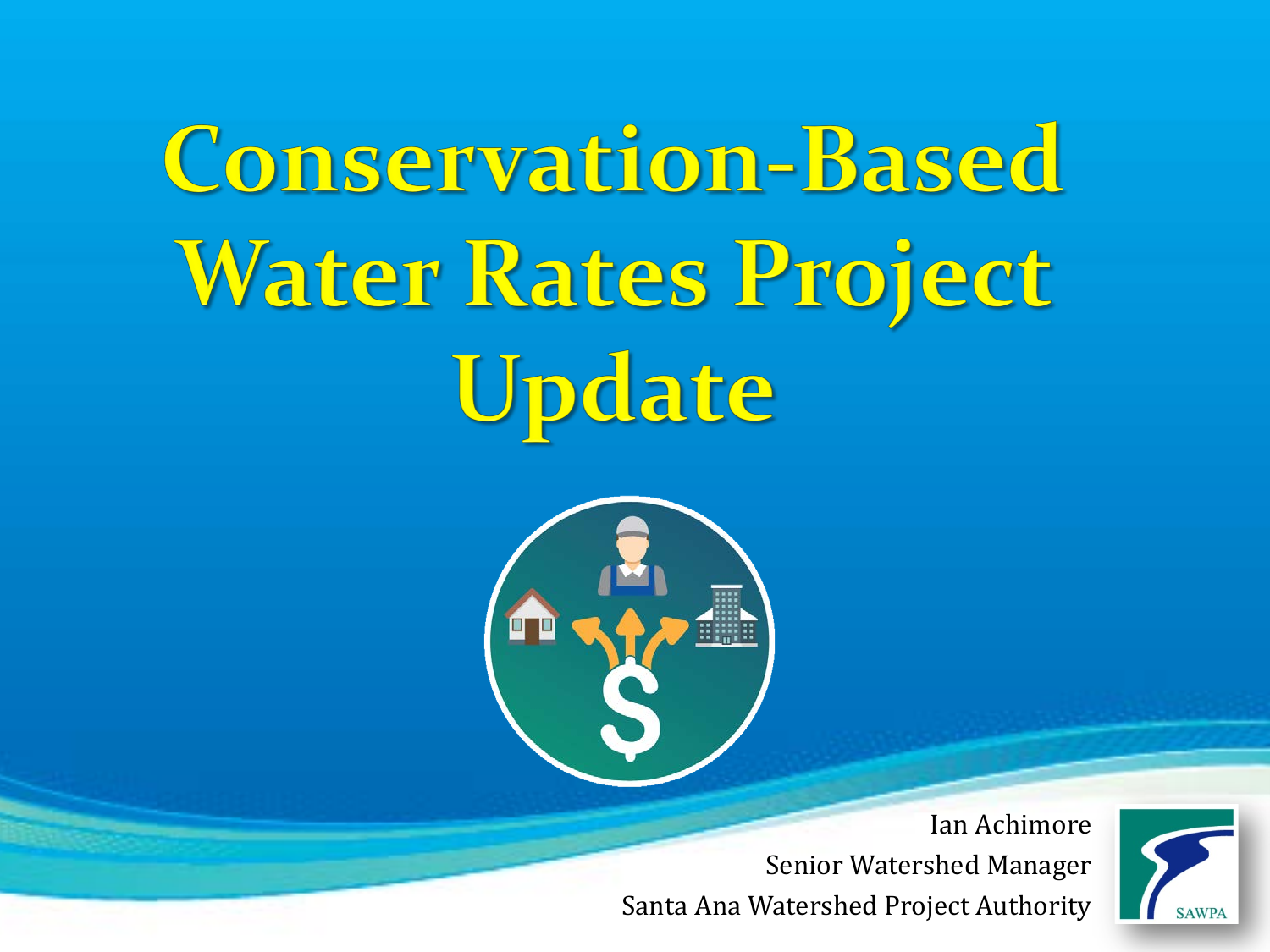# Retailer's Milestones

| No. | <b>Retail Water Agency</b> | <b>Rate Study</b><br><b>Begin</b> | <b>Rate Study</b><br><b>Final Draft</b> | Rate<br><b>Adoption</b><br>Goal | Rate<br>Implement<br>ation Goal |
|-----|----------------------------|-----------------------------------|-----------------------------------------|---------------------------------|---------------------------------|
|     | <b>Cucamonga Valley WD</b> | Aug- $16$                         | $Sep-17$                                | N/A                             | N/A                             |
| 2   | <b>East Valley WD</b>      | Jul-14                            | Jan- $15$                               | Jun- $15$                       | Jun- $15$                       |
| 3   | <b>Garden Grove City</b>   | $Sep-16$                          | Aug- $17$                               | N/A                             | N/A                             |
| 4   | Chino City                 | $Jan-16$                          | Apr- $17$                               | $Jun-18$                        | $ ul-18$                        |
| 5.  | Chino Hills City           | Apr-16                            | $Oct-17$                                | Feb-18                          | Jul-18                          |
| 6   | <b>Hemet City</b>          | $Nov-15$                          | $Nov-17$                                | Feb-18                          | Apr- $18$                       |
| 7   | Rialto City*               | $Sep-15$                          | Mar- $18$                               | $ ul-18$                        | 0ct-18                          |
| 8   | San Jacinto City           | $Sep-16$                          | $Sep-17$                                | $Dec-17$                        | Jun-18                          |
| 9   | <b>Tustin City</b>         | Aug- $16$                         | Oct-17                                  | $Nov-17$                        | Jan-19                          |

Grey Text = Retailer's evaluation of conservation-based rates is complete.

\*Target schedule; assumes data transfer from billing system to the rate study consultant is on schedule.

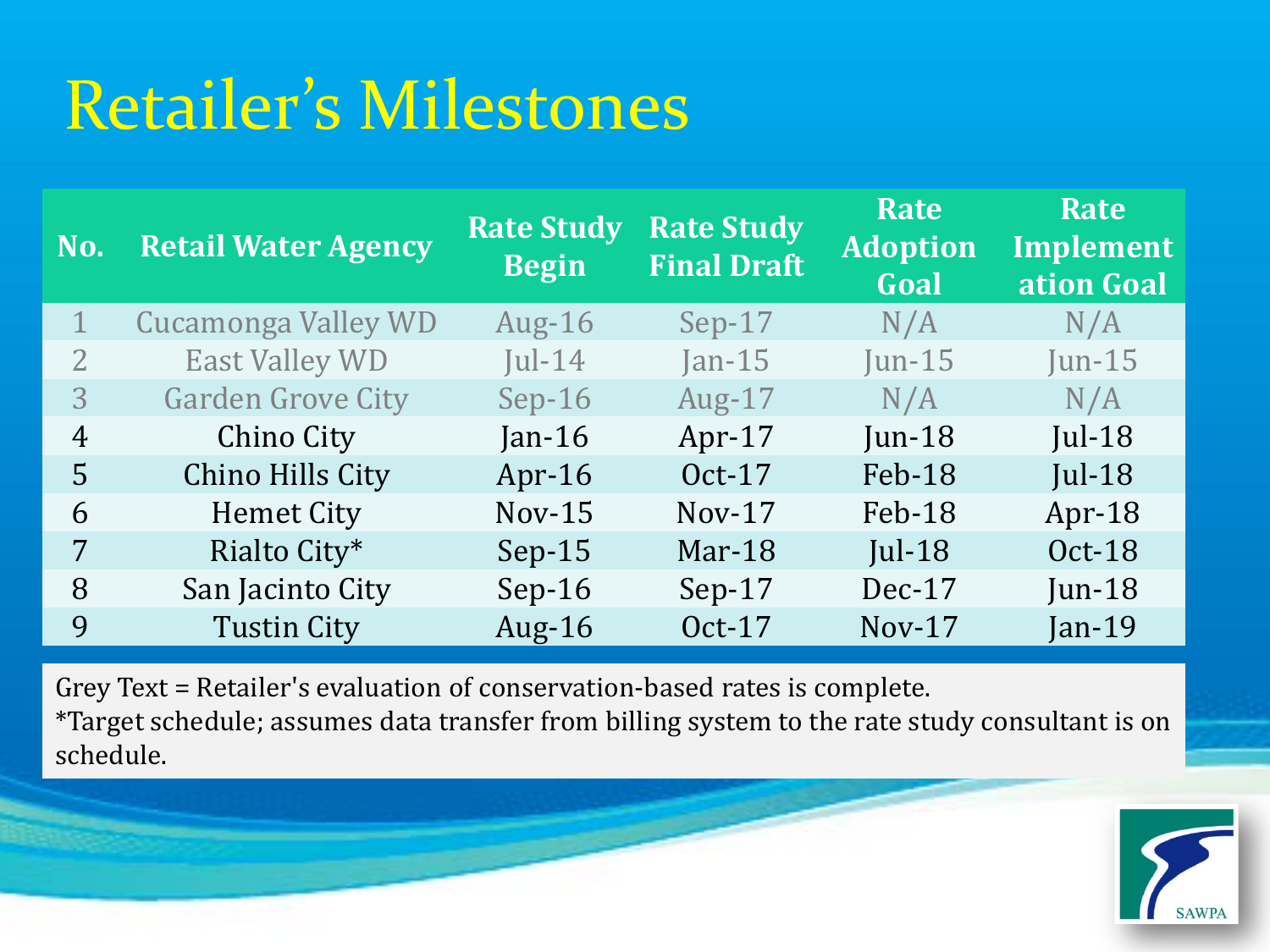### Cucamonga & Garden Grove

- Governing boards decided not to move forward with conservation-based rates
- Garden Grove council feedback:
	- Staff time
- Cucamonga board feedback: Staff time Projected rate increase



Cucamonga Valley **Water District** 

 Additional funding not used by water agencies will be brought back to PA 22 Committee

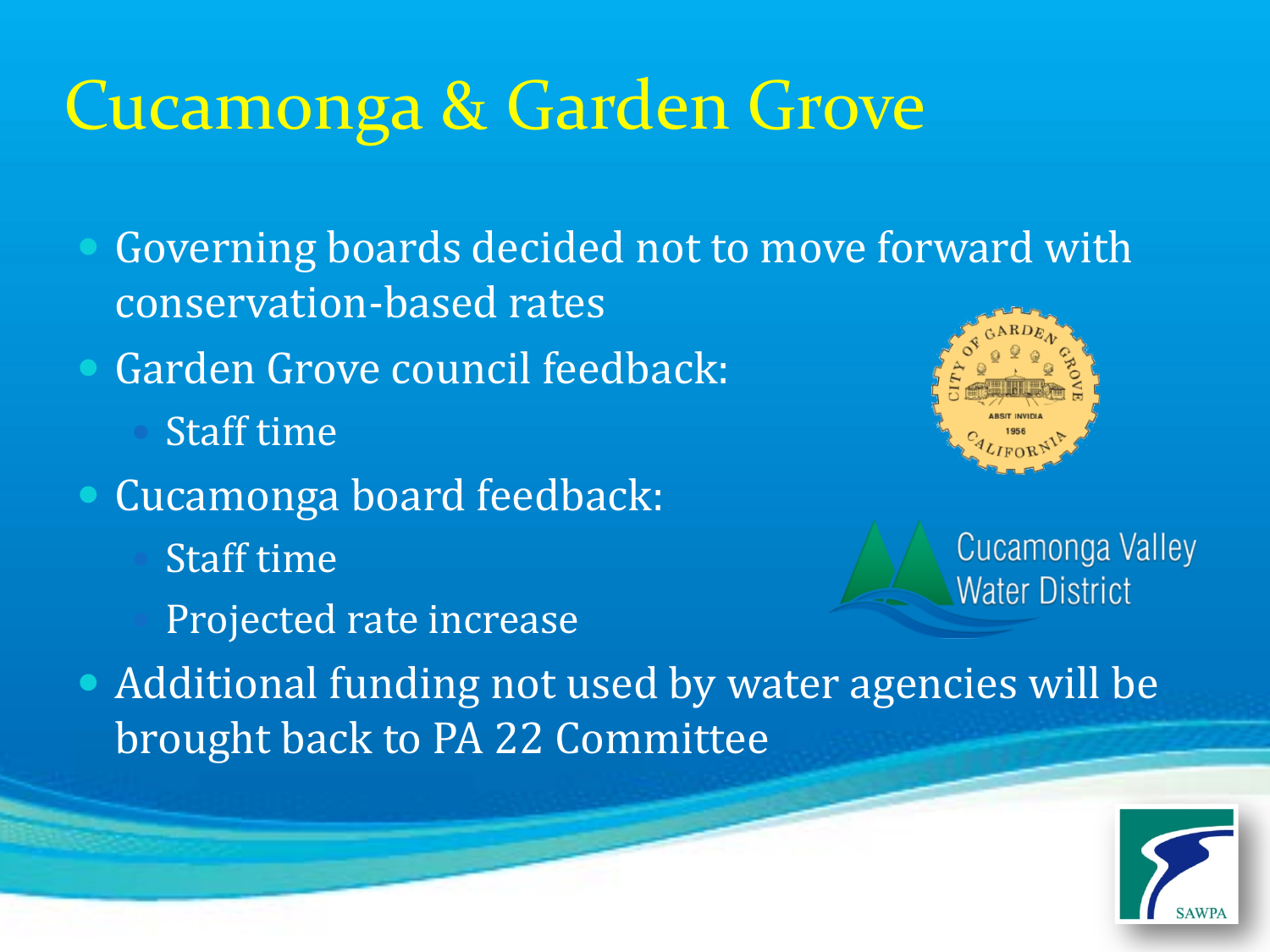### Lessons Learned



- The amount of **State grant funding** has not significantly impacted governing board support whether to proceed with conservation based water rates.
- High amount of GIS staff time devoted to "scrubbing" the retail agencies customer demand data once it is available from a retailer's billing system;
- Outdoor water budgets based on a certain percentage of parcel lots may be more appealing from a data management perspective;
- It's helpful for a governing board to adopt policy objectives for their rates prior to the rate change decision;
- **After process of creating water budgets, retailers have useful** information for demand forecasting and water conservation.

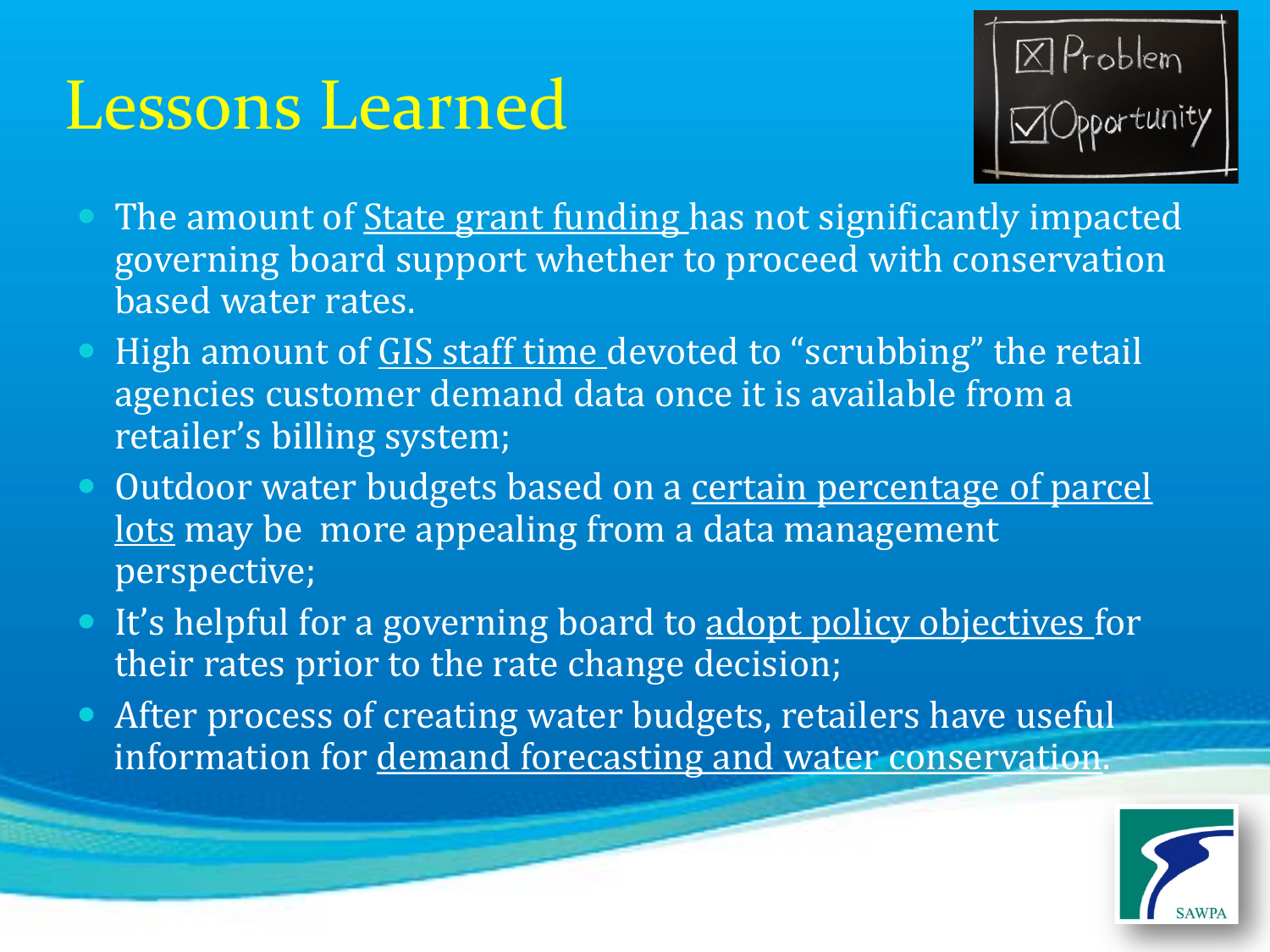# Governing Board Decision Making Process

- Some governing boards decide on rates before Prop 218 process
- SAWPA feedback is that grant funding cannot be provided after full evaluation is presented to board, even if evaluation is pre-Prop 218

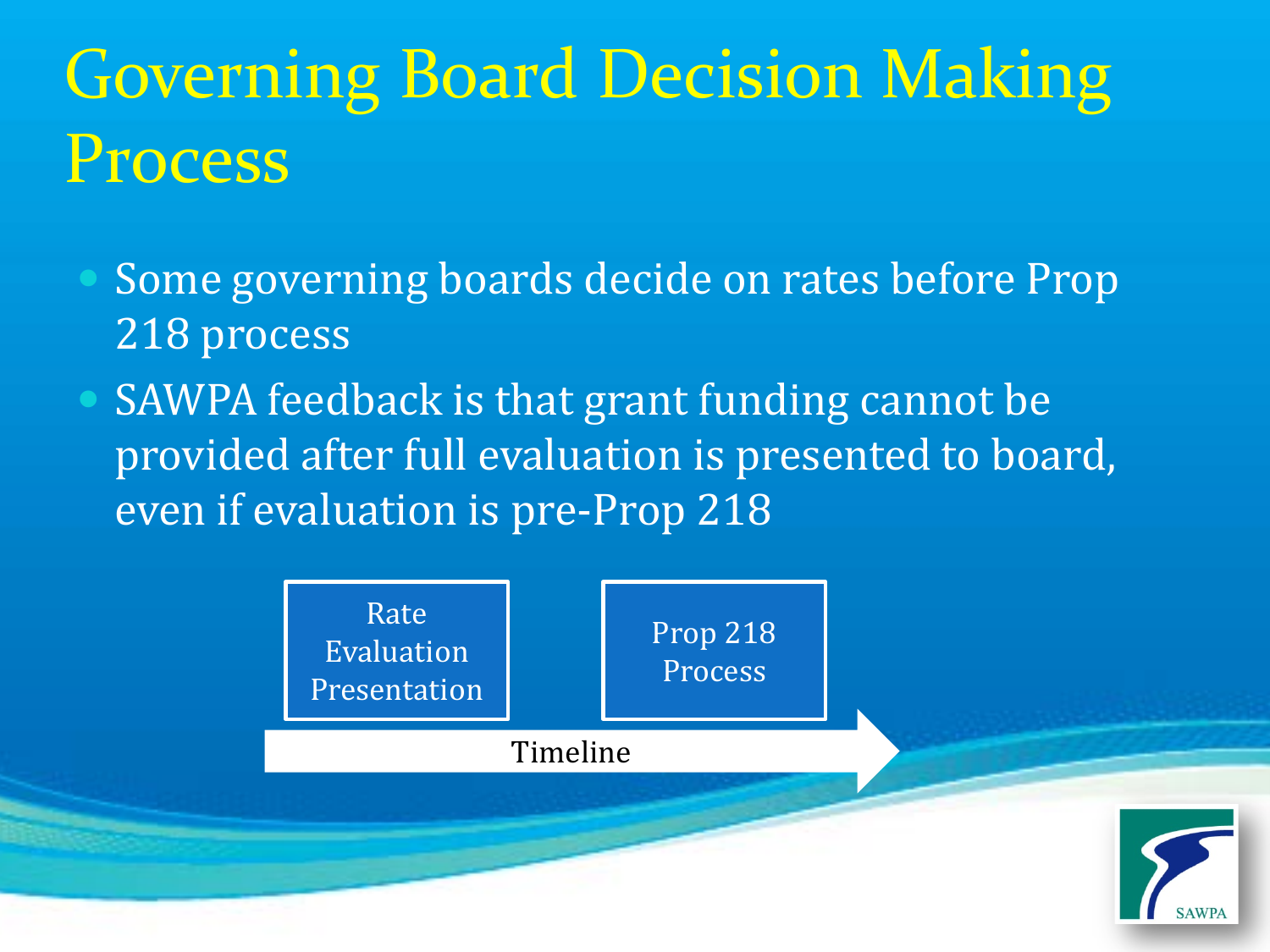# San Jacinto

#### Three tiers

- First two have same price
	- Third is escalating

#### Still complies with policy statement

 *"…a customer-specific allocation that follows an increasing block rate structure that includes at least three blocks, with one or more blocks accounting for high or exceeding water use, based on State efficiency standards or more stringent efficiency standards. "*



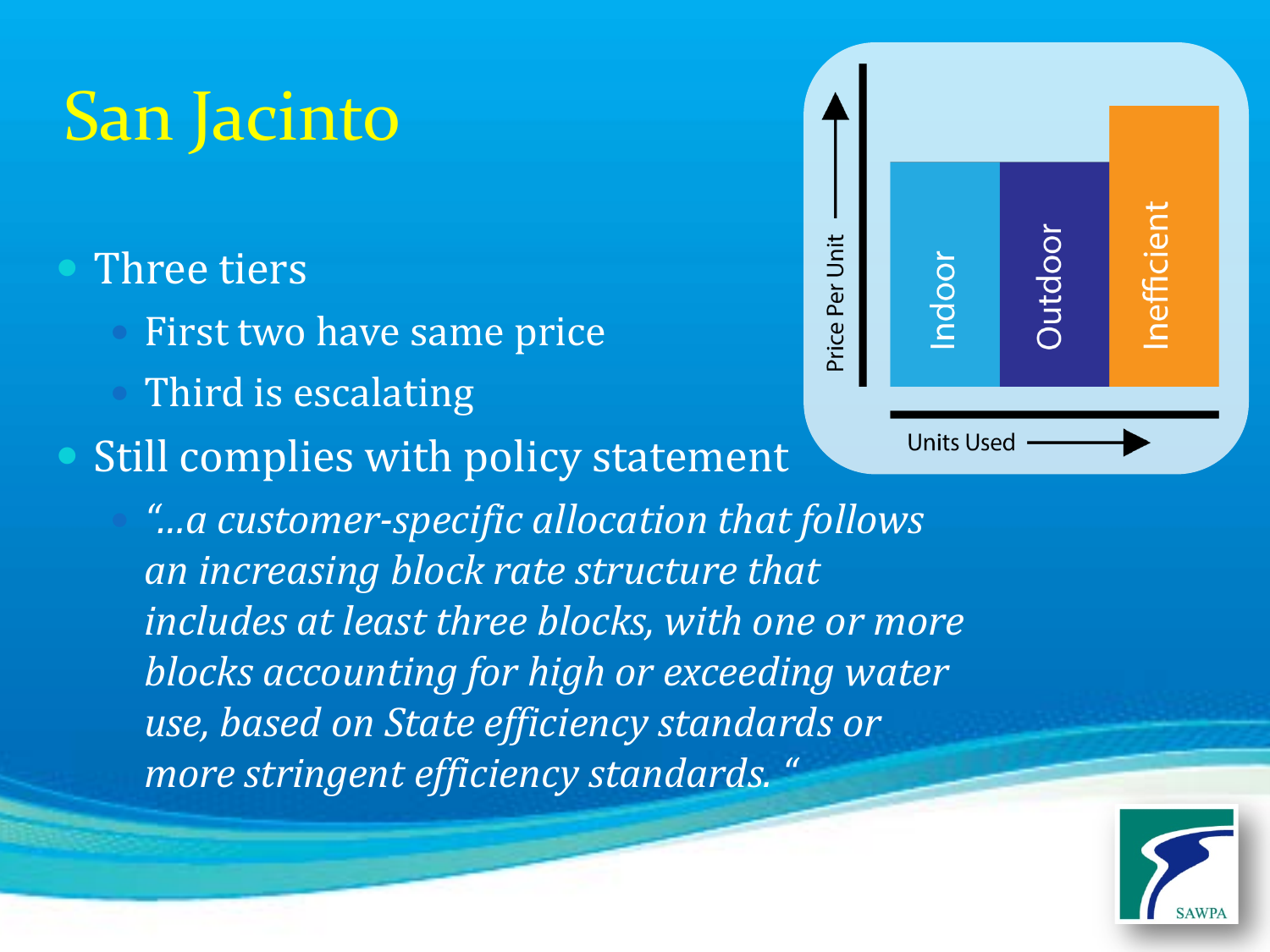### Rate Comparison Tool

- Discussed at April 27 Committee meeting
- Subsequent discussion with Advisory Workgroup
	- Dampen interest, as it would be an eligibility requirement in addition to DWR's grant requirements Staff to recommend retailers use tool instead of require
- Plan to promote SARCCUP Rates Component when legislature acts on Executive Order B-37-16

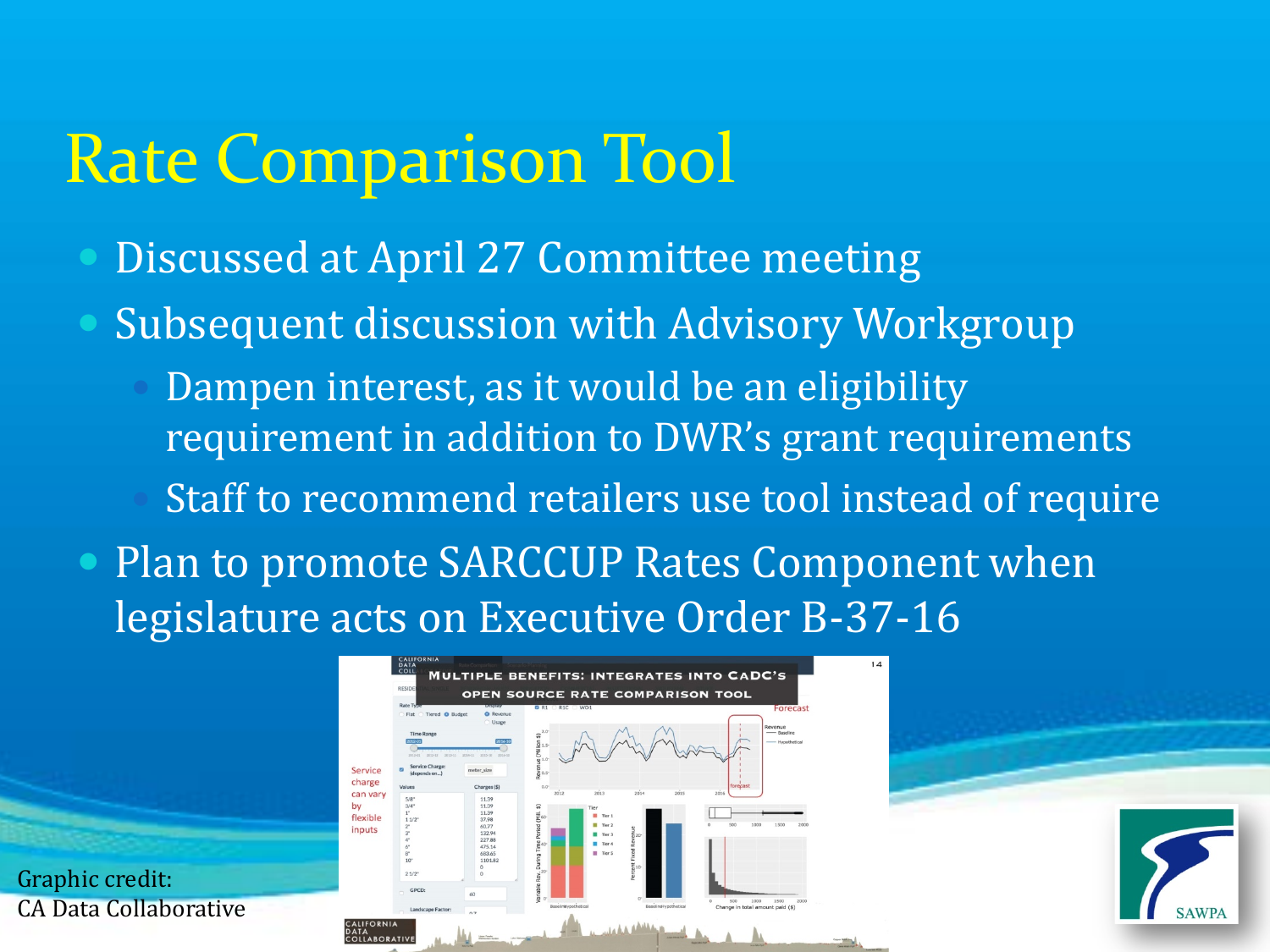### Public Outreach

#### Seven FAQ Documents:

- Why Conservation-Based Rates And Why Now?
- What Is The Difference Between Conservation-Based?
- Preparing For A Successful Public Process.
- Legality Of Conservation-Based Rates.
- How To Talk About Fixed Costs.
- How Are Conservation-Based Rates Fair To All Customers?
- Maintaining The Structure During The Implementation Phase.
- \$6,500 remaining on \$25,000 contract with CV Strategies
- Plans for educational video to compliment Prop 218 notices